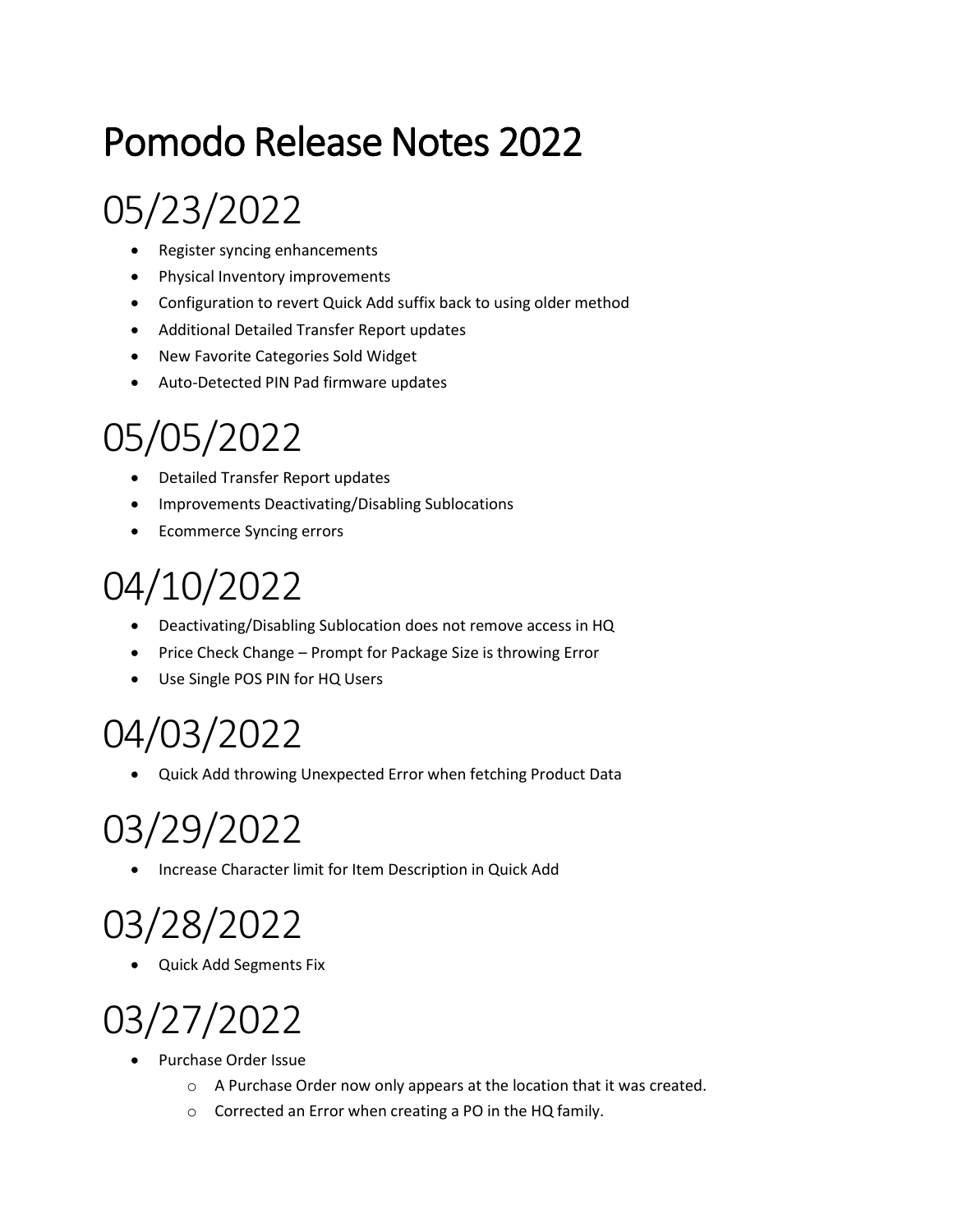- o Corrected an Error when creating a new PO form an Order that was deleted.
- Quick Add Description Segment Improvements

### 03/20/2022

- Price and Vendor Wizard Changes
	- o Do not allow the final base price for any item to be below \$0.00.
	- o When using the Pricing Wizard 'From Vendor Cost', do not update items with \$0.00 cost.
	- o Added filter for package size in the Vendor Wizard.
	- o Some bug fixes
- Product List Report 'Show Receivable' filter button improvements.

#### 03/06/2022

• Auto Gen Item Codes

# 02/27/2022

- Extended Description should not copy package type when adding a new product from the packaging tab.
- Do not allow users to edit prices with markups

# 02/20/2022

• Customer Since Date does not save

#### 02/16/2022

• General Bug Fixes

# 02/6/2022

- General Bug Fixes
- Added new Tender Summary Report
- Allow Cost Plus Price Levels greater than 100%
- Updated the Accounts Receivable Payment Receipt on the Cloud
- Added additional Product Search Grid options

### 01/31/2022

- General Bug Fixes
- Added the ability to edit profit/profit margin at the order screen per line item (must be turned on